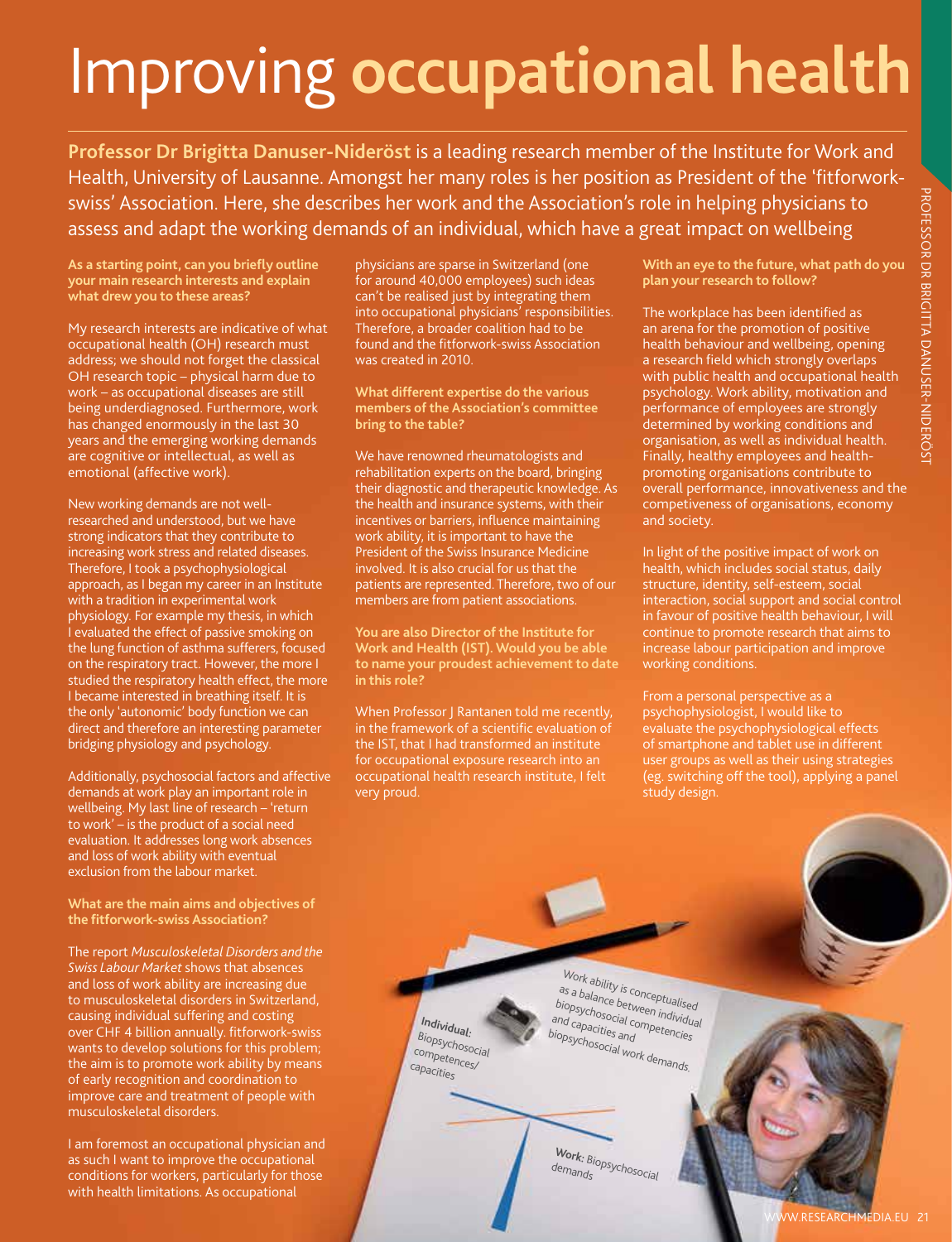Education

**Opportunities** 



Research



ProDoc is a joint initiative between three universities in Switzerland to provide education and research opportunities for PhD students across the country. Importantly, the scheme is set to produce a new generation who will help strengthen Switzerland's research into occupational health and, better still, contribute on an international platform

**Despite huge efforts** being made in European countries to prevent occupational diseases and injuries, the cost of these afflictions is still worryingly high and continues to rise. To combat this alarming trend, drastic action must be taken. However, the pitfalls of occupational health (OH) are not simply finance-related. In order to effect a shift in expenditure, general understanding and treatment of OH needs to improve. Many believe that it should now be considered one of the main public health problems – a social, as well as an economic need. Indeed, the most common OH problems range widely, from musculoskeletal injury to mental health problems. Furthermore, continuing demographic developments, as well as the intensification and acceleration of the working society and the increasing competitiveness of the global economy, accentuate the importance of health, work ability and workforce performance.

It is paramount, therefore, that employers and governments analyse the situation for their own workforce. For example, it must be established whether all employees have access to an OH service and, if so, whether it is functional in responding to people's needs. Such basic, preemptive measures are fundamental in early recognition of occupation-caused and related health problems. Overall, access to and quality of OH services has to be improved. One way of ensuring that the necessary improvements are made is to provide better research and education surrounding OH. These very needs are being diligently tackled by a group of academic institutions, led by Professor Dr Brigitta Danuser-Nideröst.

## **ProDoc health@work**

For Danuser-Nideröst, OH research should be interdisciplinary, covering epidemiology, chemistry, physics, engineering, medical, psychological and organisational research. Her team considers their OH research to be need-driven, taking into account the economic structure as well as the social and medical systems of each particular country.

To ensure that this approach to OH research is implemented at the earliest possible stage, the participating institutions have implemented 'ProDoc Health@Work' for PhD students. This initiative offers a formal programme in which OH PhD students can acquire basic skills and knowledge, as well as being given the opportunity to network with other PhD students and researchers working in similar fields. However, most importantly of all, the programme produces a number of students who, in future, will help strengthen existing research groups and consolidate OH research in Switzerland, in an internationally competitive environment.

The course offers modules which target special research and methods skills. Specifically, they cover overviews of occupational, organisational and public health transdisciplinary skills. Furthermore, students complete exposure assessments, epidemiologic OH research and qualitative research, and must also consider research method triangulation, gender studies and company epidemiology.

Beyond health, the programme and its leaders hope to stress that OH research should